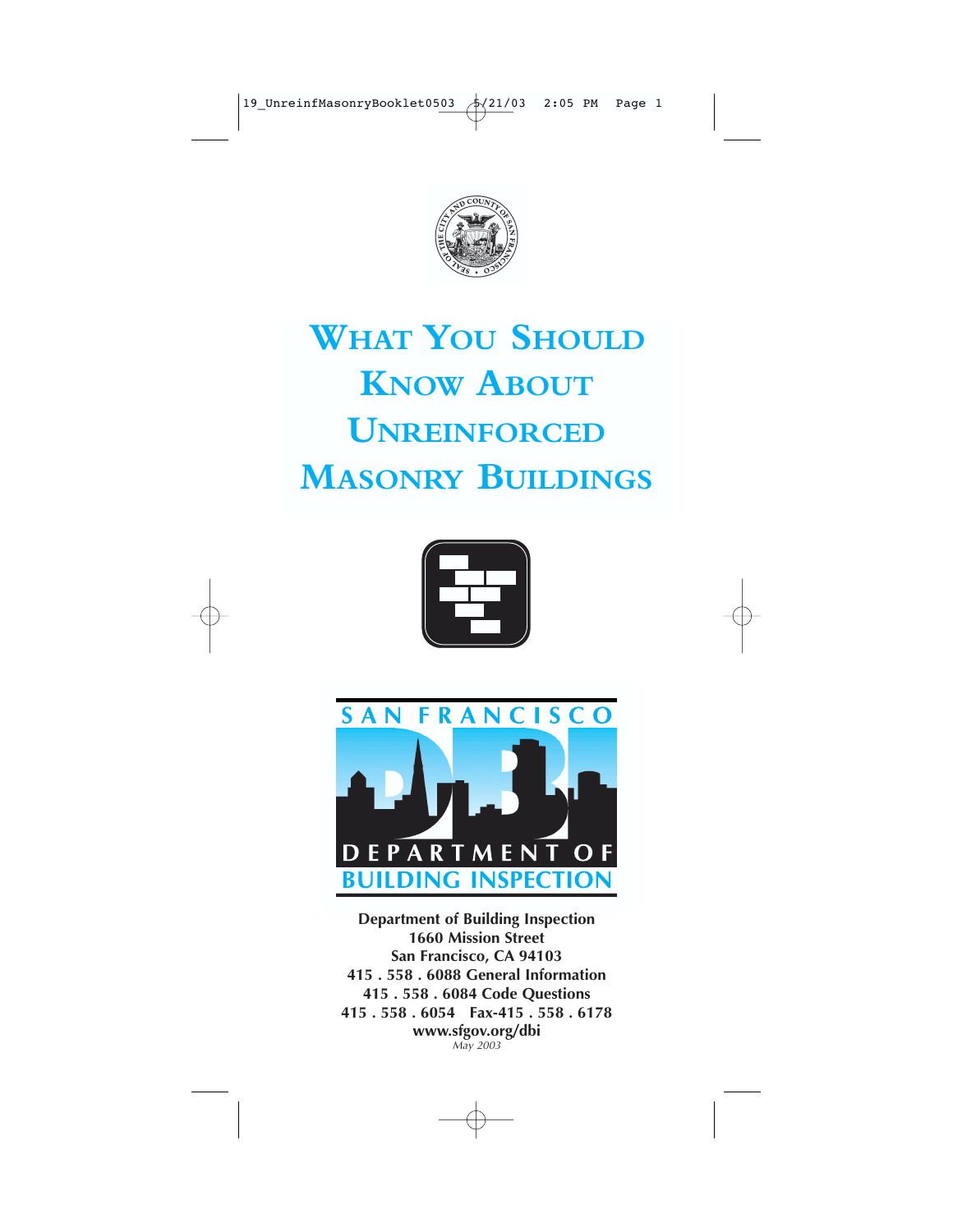#### ĤĤ **WHAT IS AN UNREINFORCED MASONRY BUILDING (UMB)?**

An unreinforced masonry building (UMB) is a masonry building, generally made of brick, constructed without the benefit of reinforcement. UMBs have been identified as being hazardous in the event of an earthquake and have a strong likelihood of failing, either by the collapse of walls or the entire building.

#### 織 **IS A BUILDING CONSTRUCTED OF PLAIN CONCRETE REQUIRED TO BE STRENGTHENED UNDER THE CURRENT UMB PROGRAM?**

Yes, Section 1603C of the San Francisco Building Code (SFBC) includes unreinforced plain concrete buildings as UMBs.

#### **WHAT IS THE UMB ORDINANCE? HOW IS IT DIFFERENT FROM THE PREVIOUS PARAPET SAFETY PROGRAM? 3**

In 1992, the Board of Supervisors adopted Ordinance No. 225-92 (also known as UMB Ordinance) that requires:

- **O** all owners of UMB's be notified of this potential hazard;
- **a** all owners retain a licensed Civil. Structural Engineer or Architect to file a Building Inventory Form with the City to identify the hazard class of a UMB building;
- **8** all owners seismically upgrade the buildings per the requirements and time frame identified in Ordinance No. 225-92.

The UMB program is different from the previous Parapet Safety Program in that the Parapet Safety Program of 1975 addressed the safety requirements of the parapet in a building roof, while the UMB program addresses the seismic safety of the entire building structure.

**AS A UMB BUILDING OWNER, WHAT DO I HAVE TO DO?**

You are required to comply with the requirements in the UMB Ordinance. First, you need to retain a licensed architect or civil or structural engineer to inspect and evaluate the UMB. After inspection, they are required to file a Building Inventory Form with their findings with the Seismic Safety Division of the Department of Building Inspection. According to the definition given in SFBC, Chapter 16B, Section 1604B, an architect or engineer would assign a risk level ranging from 1 to 4 to the building. Based on the risk level assigned to the building, a building owner needs to comply with the Ordinance according to the following schedule.

**MY UMB WENT THROUGH SOME SEISMIC STRENGTHENING BEFORE AND IT WAS NOT DAMAGED IN THE 1989 LOMA PRIETA EARTHQUAKE. DO I NEED TO DO ANY MORE WORK NOW?**

The UMB Ordinance exempts buildings which were strengthened to conform to the requirements of Section 104(f) of the SFBC in effect after May 21, 1973. UMBs which were strengthened prior to May 21, 1973

| <b>Risk Level</b><br>of Building | <b>Submit Inventory</b><br>Form to DBI | Apply for Building<br>Permit with Plans or<br><b>Apply for Demolition</b> | Obtain<br><b>Building Permit</b> | Complete<br><b>Structural Alteration</b> |
|----------------------------------|----------------------------------------|---------------------------------------------------------------------------|----------------------------------|------------------------------------------|
| $\mathbf 1$                      | Feb. 15, 1994                          | Feb. 15, 1995                                                             | Aug. 15, 1995                    | Aug. 15, 1996                            |
| <sup>2</sup>                     | Feb. 15, 1994                          | Aug. 15, 1995                                                             | Feb. 15, 1996                    | Feb. 15, 1998                            |
| 3                                | Feb. 15, 1994                          | Feb. 15, 2001                                                             | Feb. 15, 2002                    | Feb. 15, 2004                            |
| $\overline{\mathbf{4}}$          | Feb. 15, 1994                          | Feb. 15, 2003                                                             | Feb. 15, 2004                    | Feb. 15, 2006                            |

(Reference: Amended Table 14-A, SFBC dated 9/13/94) UMB PROGRAM IMPLEMENTATION SCHEDULE

**Call Street**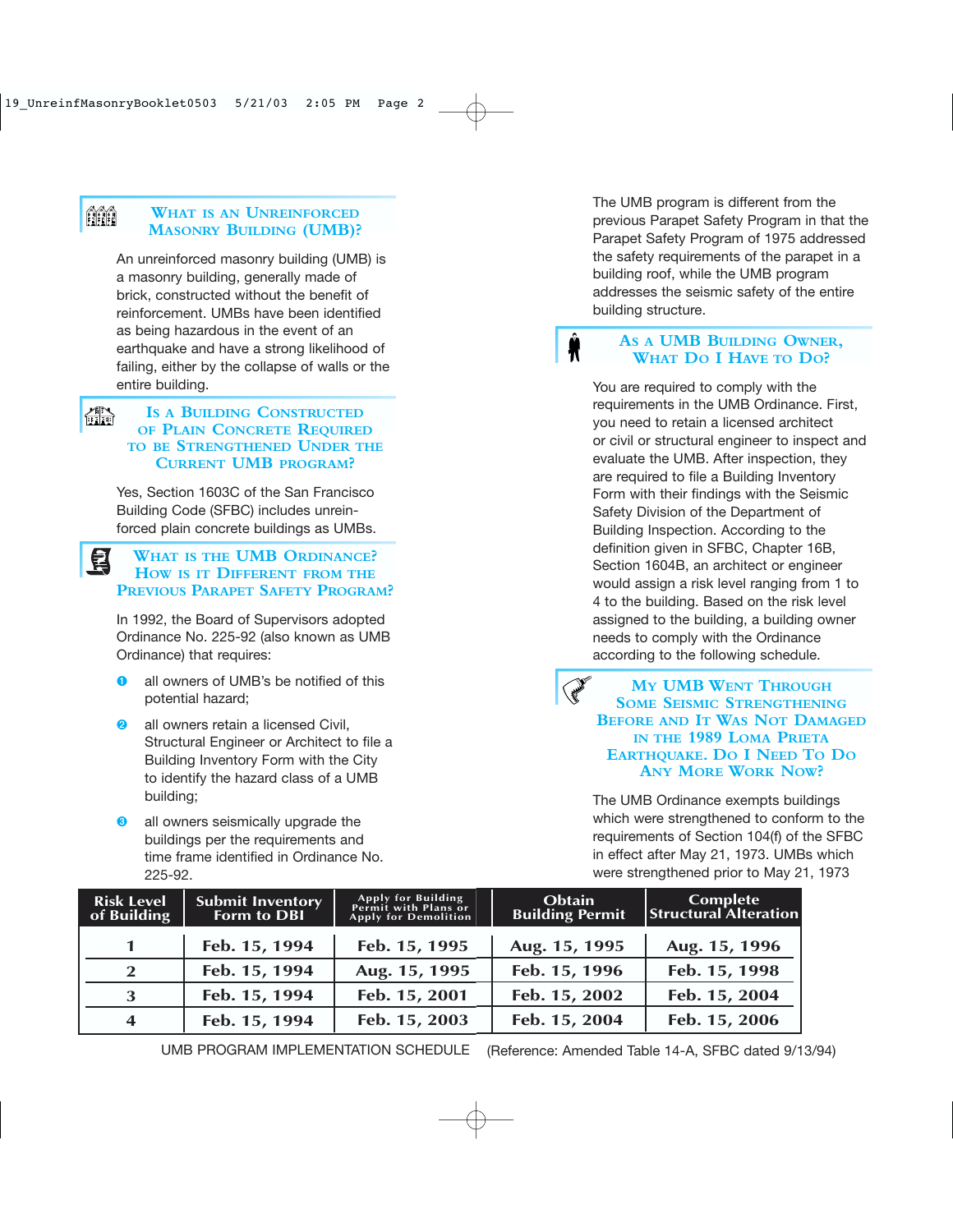or which do not comply with the Section 104(f) provisions are subject to the requirements of the UMB Ordinance.

## **WHICH BUILDINGS ARE EXEMPTED FROM THE UMB PROGRAM?**

Unreinforced masonry buildings of single family occupancy and multi-unit apartments containing less than five dwelling units or guest rooms used solely for residential purposes are exempted from the current UMB Ordinance.

ð

**IF I STRENGTHEN M Y UMB NOW ACCORDING TO THE CURRENT ORDINANCE,WILL M Y BUILDING STILL B E SUBJECT TO FURTHER SEISMIC RETROFITTING REQUIREMENTS IN THE FUTURE ?**

It is the present intent of the Board of Supervisors that, absent a compelling public safety necessity, buildings strengthened pursuant to the UMB Ordinance will not be subject to future mandatory seismic retrofitting legislation adopted by the Board.

# **DOES SEISMIC RETROFIT TRIGGER UPGRADES TO EXISTING ELECTRICAL, PLUMBING AND MECHANICAL SYSTEMS IN A UMB?**

For UMB retrofit construction, Chapter 16B, Sec. 1606B of SFBC does not require alteration of existing electrical, plumbing, mechanical, fire protection or life-safety systems which were in compliance with the code in effect at the time of their construction. Furthermore, the provisions of the Commercial and Residential Energy Conservation Ordinances are not applicable to buildings altered as required by the UMB Ordinance, unless the alteration work also constitutes a change of occupancy or an increase of the conditioned space or alterations to the lighting or mechanical systems. However, this Ordinance does not exempt any building from compliance

with the requirements of state or federal disability access regulations.



### **WHICH BUILDINGS ARE EXEMPTED FROM THE DISABILITY ACCESS REQUIREMENTS ?**

Privately owned apartments and residential hotels of R-1 residential occupancy, whether or not funded by Proposition A of 1992, administered under the Seismic Loan Program, are exempted from compliance of the disability access standards in existing units.

 $\mathcal{F}$ 

#### **WHAT ARE THE DEPARTMENT GUIDELINES ON DISABILITY ACCESS COMPLIANCE ?**

For UMB strengthening work only, with no alteration to the existing structure, the guidelines for disability access compliance are as follows:

- $\frac{1}{6}$  Existing apartments or residential hotels are exempted.
- $\frac{1}{6}$  Residential hotel, for this purpose, is defined as residential unit of single room occupancy in which the tenant is expected to reside for more than 31 days.
- $\frac{1}{2}$  Strengthening work for roof is exempted.
- $6$  For buildings of mixed transient and residential hotel occupancy, the transient hotel room areas need to comply.
- $\epsilon$  Existing commercial units need to comply.
- $\upphi$  For new additions or alterations, the areas of remodeling need to comply.

#### **DOES THE CITY HAVE FUNDING TO ASSIST OWNERS WITH THE RETROFIT OF THEIR UMB BUILDINGS ?**

Yes. In 1992, San Francisco voters authorized the issuance of \$350 million in bonds to make loans available to UMB owners. \$150 million is set aside for low interest loans (2.5%) to retrofit buildings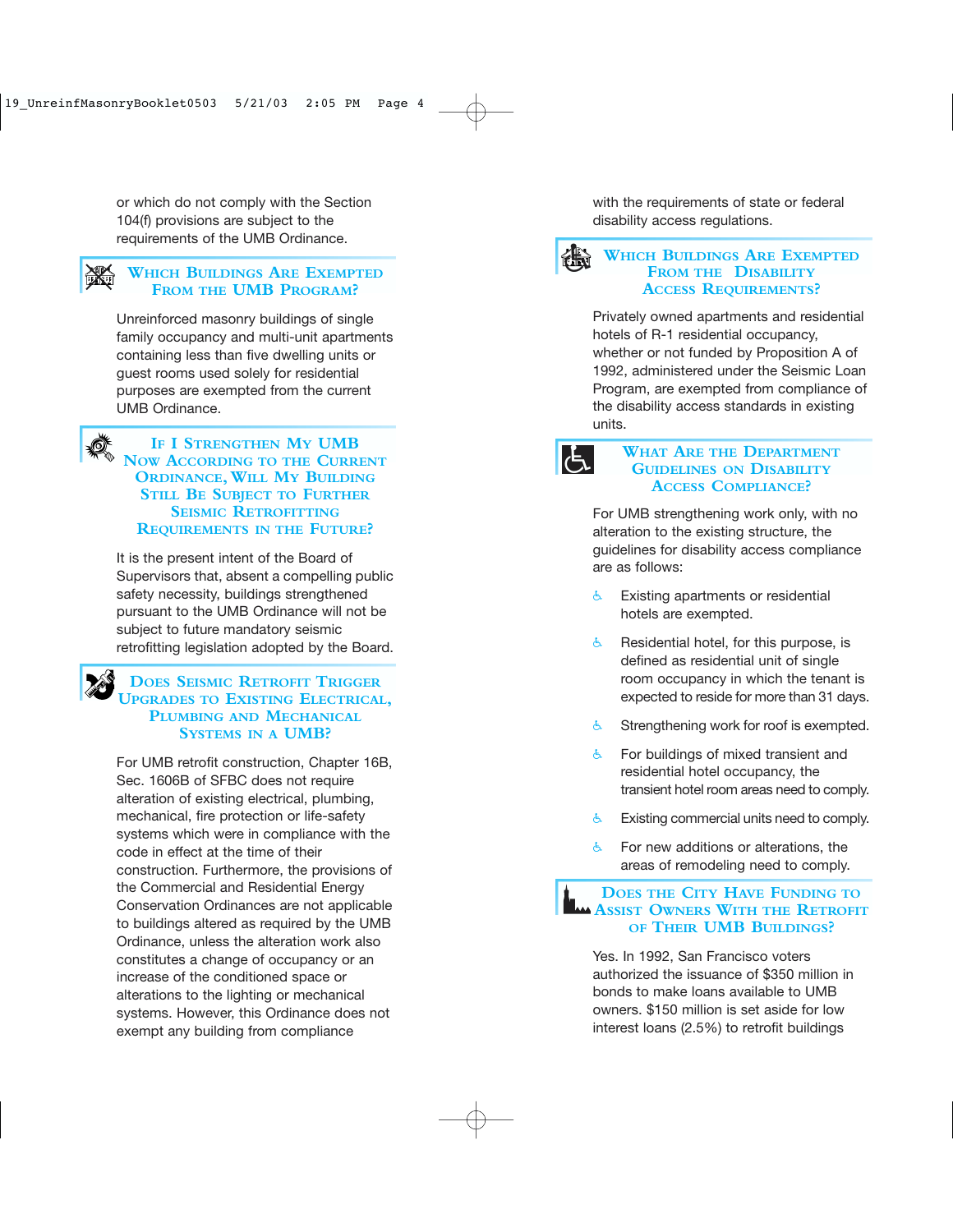containing affordable housing. Buildings that contain highly affordable housing may be eligible to apply for loans whose interest and principal is deferred. The remaining \$200 million can be used to retrofit all other types of UMB's. These loans carry an interest rate of 8.5%. All seismic safety loans are fully amortized over a 20 year term.

In exchange for a low interest or deferred loan, the borrower will be required to enter into a regulatory agreement with the City to ensure that the retrofitted units remain affordable to and occupied by persons who are low income.

## M

#### **WHAT ARE THE RIGHTS AND OBLIGATIONS OF OWNERS T O TENANTS OF UMB' S ?**

The Board of Supervisors passed a series of ordinances setting out the rights of residential tenants of UMB's. There are no legal requirements for how building owners must deal with commercial tenants.

Residential tenants must be given the following notices before a seismic retrofit project may proceed:

- **O** 90 Day Notice
- 8 30 Day Notice to Tenants Who Must Relocate
- ➌ 30 Day Notice to Tenants Eligible for Rent Reductions
- **4** 24 Hour Notice
- **<sup>O</sup>** Language Assistance Form
- **O** Affidavit for UMB Tenant Notices and Lobby Sign
- **O** Notice to Applicant for Building Permit - Sign Posting Required

Failure to provide tenants with the required notice will result in revocation of the building permit and costly delays to retrofit projects.

UMB owners have several options for accommodating tenants impacted by seismic retrofit. The owner may offer the tenant a comparable unit in the same building or the payment of \$33 per tenant per day. If the owner chooses to have the

tenant remain in the unit during construction, then the tenant is eligible for rent reductions due to loss of use of the unit.

For more detailed information, please review the tenant information packet available at the Department of Building Inspection. The Tenant Monitor of the UMB Program is available to assist owners and tenants in creating Tenant Accommodation Plans. Please call Mr. Vernon Takasuka at (415) 558-6631 should you desire assistance.

The Department has issued code ruling BC-UMB-2, tenant inconvenience and preparation plan for residential UMB. The owner or owner's agent must arrange a preconstruction conference prior to issuance of the permit. To arrange a preconstruction conference please contact tenant monitor-Mr. Vernon Takasuka at (415) 558-6631.

PLEASE NOTE TENANT PROTECTION AND NOTICE REQUIREMENTS APPLY TO ALL SEISMIC RETROFIT PROJECTS, NOT JUST PROJECTS FINANCED WITH CITY LOANS.

#### **WHO SHOULD I CONTACT, I F I NEED TO FIND OUT MORE INFORMATION ABOUT THE UMB P ROGRAM ?**

Yan Yan Chew is the manager of the UMB program. He can be reached at (415) 558- 6101. For any technical information regarding the UMB Ordinance, permit and construction requirements, please contact Mr. Gary Ho, of the Seismic Safety Division, at (415) 558-6083. For inspection issues, please contact Mr. Jerry Sullivan, building inspector, at 558-6059. The office of the Seismic Safety Division is located at 1660 Mission Street, 2nd Floor, San Francisco, CA 94103.

For questions regarding the UMB Bond Loan Program, you may call Mr. Wayne Lawrence, UMB Seismic Safety Loan at 415-554-6936. The office of the UMB Seismic Loan Program is located at 1 Dr. Carlton B. Goodlett Place, Room 448, San Francisco, CA 94102.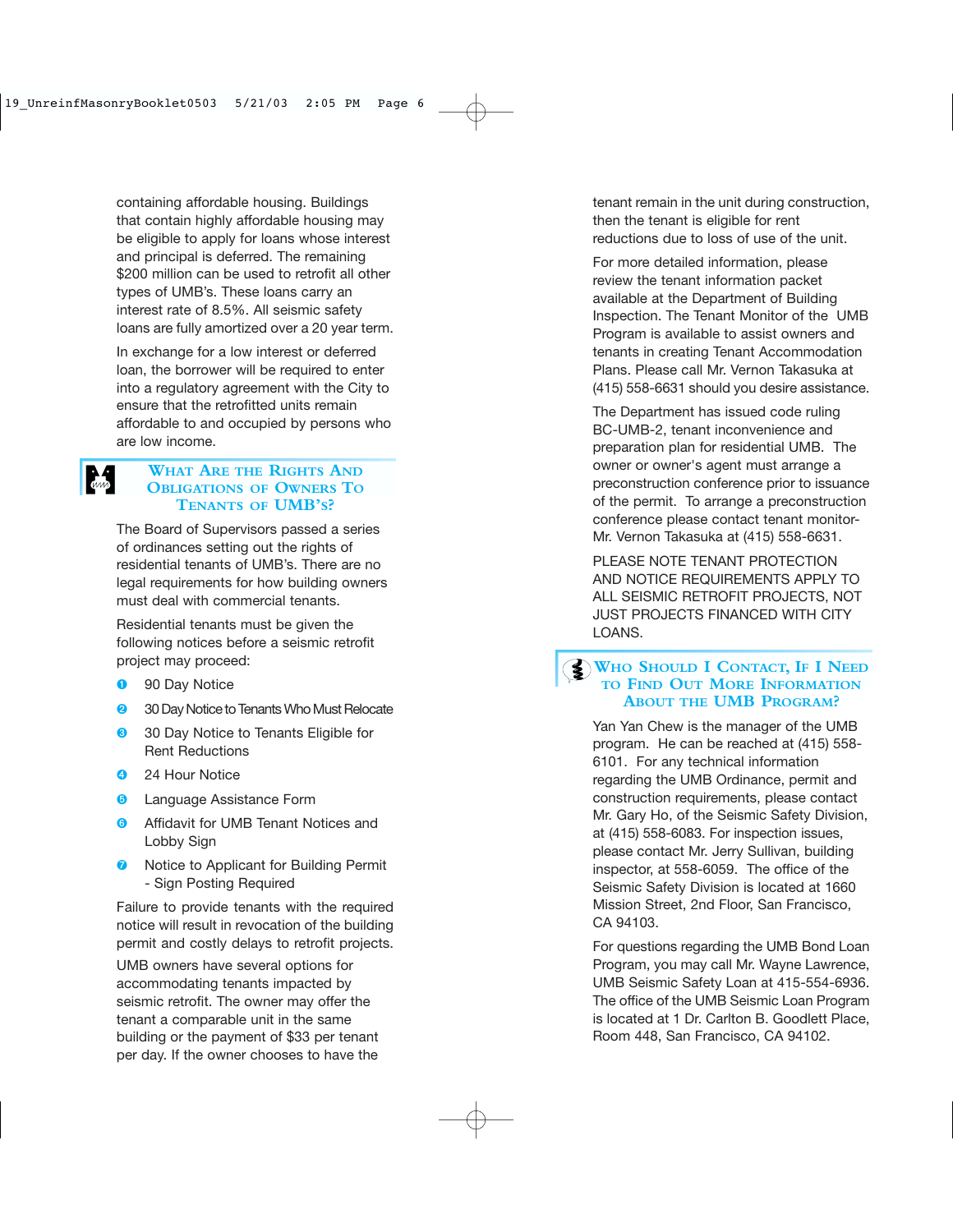### **DEPARTMENT OF BUILDING INSPECTION**

**1660 Mission Street, San Francisco, CA 94103 (415) 558-6088 Information - (415) 558-6401 Fax www.sfgov.org/dbi**

The Department of Building Inspection is charged with implementing and enforcing local, state, and federal regulations and controls that govern the design, construction, quality, use, occupancy, and location of buildings and structures within the City and County of San Francisco. A seven-member Building Inspection Commission governs the Department.

#### **6TH FLOOR . . . . . . . . . . . . . . . . . . . . . . . . . . .558-6131 Office . . . .558-6225 Fax AMY LEE, ASSISTANT DIRECTOR 6TH FLOOR . . . . . . . . . . . . . . . . . . . . . . . . . . .558-6250 Office . . . .558-6515 Fax WILLIAM WONG, DEPUTY DIRECTOR OF PERMIT SERVICES 2ND FLOOR . . . . . . . . . . . . . . . . . . . . . . . . . . .558-6139 Office . . . .558-6436 Fax JIM HUTCHINSON, DEPUTY DIRECTOR OF INSPECTION SERVICES 3RD FLOOR . . . . . . . . . . . . . . . . . . . . . . . . . . .558-6142 Office . . . .558-6435 Fax ADMINISTRATION AND FINANCE DIVISION (AFD) - 1650 Mission St., 3RD Floor Manager . . . . . . . . . . . . . . . . . . . . . . . . . . . . . . . . . .558-6323 Office . . . .558-6207 Fax** Provides support to the Department in the areas of fiscal management, purchasing, employee services, and related data collection.

**BUILDING INSPECTION DIVISION (BID) - 3RD Floor**

**FRANK Y. CHIU, DIRECTOR** 

### **Manager . . . . . . . . . . . . . . . . . . . . . . . . . . . . . . . . . .558-6096 Office . . . . .558-6261 Fax**

Inspects buildings for compliance with building code requirements for building permits and responds to complaints on residential and commercial buildings. Building Inspectors' Office Hours - 7:30a.m. to 8:30a.m. and 3:00p.m. to 4:00p.m.

#### **CENTRAL PERMIT BUREAU (CPB) - 1ST Floor**

**Manager . . . . . . . . . . . . . . . . . . . . . . . . . . . . . . . . . .558-6070 Office . . . . .558-6170 Fax** Issues building, plumbing and electrical permits; collects fees for processing applications for DBI and other City agencies.

**CODE ENFORCEMENT SECTION (CES) -1650 Mission St., 3rd Floor**

**Supervisor . . . . . . . . . . . . . . . . . . . . . . . . . . . . . . . .558-6454 Office . . . . .558-6635 Fax** 

Responsible for abatement of code violation cases referred from the building, plumbing, and electrical divisions.

**COMMERCIAL PLAN CHECK (CPC) - 2ND Floor**

#### **Manager . . . . . . . . . . . . . . . . . . . . . . . . . . . . . . . . . .558-6133 Office . . . . .558-6041 Fax**

Screens, reviews, and approves commercial tenant improvement applications for compliance with building, and disabled access regulations. **DISABLED ACCESS SECTION (DAS) - 3RD Floor**

**Supervisor . . . . . . . . . . . . . . . . . . . . . . . . . . . . . . . .558-6014 Office . . . . .558-6474 Fax**

Responsible for the intake and resolution of all complaints filed by the public regarding disabled access citywide.

#### **ELECTRICAL INSPECTION DIVISION (EID) - 3RD Floor**

**Manager . . . . . . . . . . . . . . . . . . . . . . . . . . . . . . . . .558-6030 Office . . . . .558-6397 Fax**

Provides public safety by enforcing municipal and State regulations and codes relative to construction, alteration, and installation of electrical equipment and systems. Electrical Inspectors' Office Hours - 7:30a.m. to 8:30a.m. and 3:15p.m. to 4:00p.m.

#### **HOUSING INSPECTION SERVICES (HIS) - 6TH Floor**

#### **Manager . . . . . . . . . . . . . . . . . . . . . . . . . . . . . . . . . .558-6220 Office . . . . .558-6249 Fax**

Inspects buildings for code compliance in residential housing under building permits or as a result of complaints and inspects apartments and hotels. Housing Inspectors' Office Hours - 8:00a.m. to 9:00a.m. and 4:00p.m. to 5:00p.m.

#### **LEAD ABATEMENT SECTION (LAS) - 1650 Mission St., 3rd Floor**

**Supervisor . . . . . . . . . . . . . . . . . . . . . . . . . . . . . . . .558-6598 Office . . . . .558-6635 Fax** Responsible for environmental health and safety of DBI and applicable health and safety regulations and inspection of buildings for lead paint-exterior work practices. Provides a mentor/intern employment program for DBI. **MAJOR PROJECTS/UMB'S - 2ND Floor**

**Manager . . . . . . . . . . . . . . . . . . . . . . . . . . . . . . . . . .558-6133 Office . . . . .558-6041 Fax** Reviews applications and plans for compliance with building, and disabled access regulations.

#### **MANAGEMENT INFORMATION SYSTEMS (MIS) - 1650 Mission St., 3RD Floor**

**Manager . . . . . . . . . . . . . . . . . . . . . . . . . . . . . . . . . .558-6400 Office . . . . .558-6467 Fax**

Provides automated data capture, data management, and report dissemination throughout the Department.

#### **MECHANICAL PLAN CHECK (MECH) - 2ND Floor**

**Manager . . . . . . . . . . . . . . . . . . . . . . . . . . . . . . . . . .558-6133 Office . . . . .558-6041 Fax** Screens, and reviews applications and plans for compliance with mechanical and energy codes.

**ONE-STOP PERMIT COORDINATION (OSP) - 1ST Floor**

#### **Manager . . . . . . . . . . . . . . . . . . . . . . . . . . . . . . . . . .558-6649 Office . . . . .558-6660 Fax**

Provides parallel review and screening for complex residential as well as commercial projects that require multi-departmental review.

**PERSONNEL PAYROLL DIVISION (PPD) - 1650 Mission St., 3RD Floor**

**Manager . . . . . . . . . . . . . . . . . . . . . . . . . . . . . . . . . .558-6343 Office . . . . .558-6636 Fax** Provides support to the Department in the areas of personnel, payroll, and

other related Human Resources activities. **PLAN CHECK SERVICES - 2ND Floor**

**Manager . . . . . . . . . . . . . . . . . . . . . . . . . . . . . . . . . .558-6133 Office . . . . .558-6041 Fax**

Provides managerial support to Commercial Plan Check Division, Major Project/UMB Division, Mechanical Plan Check Division, and Residential Plan Check Division.

#### **PLUMBING INSPECTION DIVISION (PID) - 3RD Floor**

**Manager . . . . . . . . . . . . . . . . . . . . . . . . . . . . . . . . . .558-6054 Office . . . . .558-6178 Fax**

Provides public safety by enforcing municipal and State regulations and codes relative to construction, alteration, and installation of plumbing equipment and systems. Plumbing Inspectors' Office Hours - 7:30a.m. to 8:30a.m. and 3:00p.m. to 4:00p.m.

#### **PUBLIC SERVICES DIVISION (PSD) - 1ST Floor**

**Manager . . . . . . . . . . . . . . . . . . . . . . . . . . . . . . . . . .558-6130 Office . . . . .558-6605 Fax** Serves as the first point of contact for the public, answers general questions; gives permit status and information. Management, processing, and updating of all microfilm services and residential records.

#### **RESIDENTIAL PLAN CHECK (RPC) - 2ND Floor**

**Manager . . . . . . . . . . . . . . . . . . . . . . . . . . . . . . . . . .558-6133 Office . . . . .558-6041 Fax**

Screens, reviews, and approves residential applications and plans for compliance with building, and disabled access regulations.

**TECHNICAL SERVICES DIVISION (TSD) - 1650 Mission Street, 3RD Floor**

**Manager . . . . . . . . . . . . . . . . . . . . . . . . . . . . . . . . . .558-6205 Office . . . . .558-6688 Fax** Provides technical support for the Department in the areas of code development and information, and earthquake/emergency program.

#### **BOARDS AND COMMISSIONS Abatement Appeals Board (AAB)**

**Jim Hutchinson, Dept. Representative . . . .558-6142 Office . . . . .558-6435 Fax Access Appeals Commission (AAC) Rafael Torres-Gil , Dept. Rep. . . . . . . . . . . . . . .558-6010 Office . . . . .558-6474 Fax Board of Examiners (BOE) Wing Lau, Dept. Representative . . . . . . . . . . .558-6135 Office . . . . .558-6261 Fax Code Advisory Committee (BCAC) Alan Tokugawa, Dept. Rep. . . . . . . . . . . . . . . . .558-6004 Office . . . . .558-6688 Fax Unreinforced Masonry Buildings Appeals Board (UMB) Gary Ho, Dept. Representative . . . . . . . . . . . .558-6083 Office . . . . .558-6041 Fax 5/6/2003**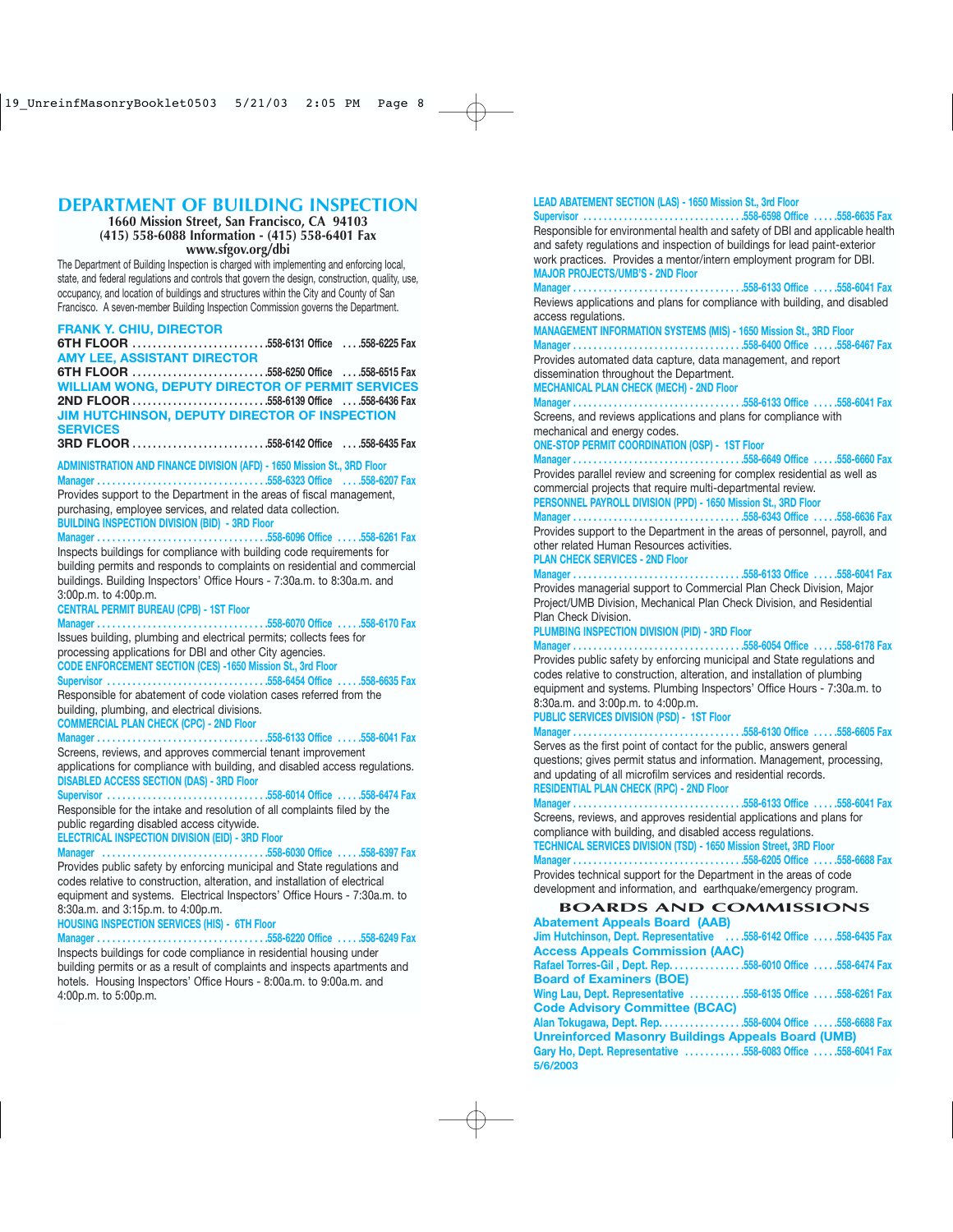| NOTES: |  |  |
|--------|--|--|
|        |  |  |
|        |  |  |
|        |  |  |
|        |  |  |
|        |  |  |
|        |  |  |
|        |  |  |
|        |  |  |
|        |  |  |
|        |  |  |
|        |  |  |
|        |  |  |
|        |  |  |
|        |  |  |
|        |  |  |
|        |  |  |
|        |  |  |
|        |  |  |
|        |  |  |
|        |  |  |
|        |  |  |
|        |  |  |
|        |  |  |
|        |  |  |
|        |  |  |
|        |  |  |
|        |  |  |
|        |  |  |
|        |  |  |
|        |  |  |
|        |  |  |
|        |  |  |
|        |  |  |
|        |  |  |
|        |  |  |
|        |  |  |
|        |  |  |
|        |  |  |
|        |  |  |
|        |  |  |
|        |  |  |
|        |  |  |
|        |  |  |
|        |  |  |
|        |  |  |
|        |  |  |
|        |  |  |
|        |  |  |